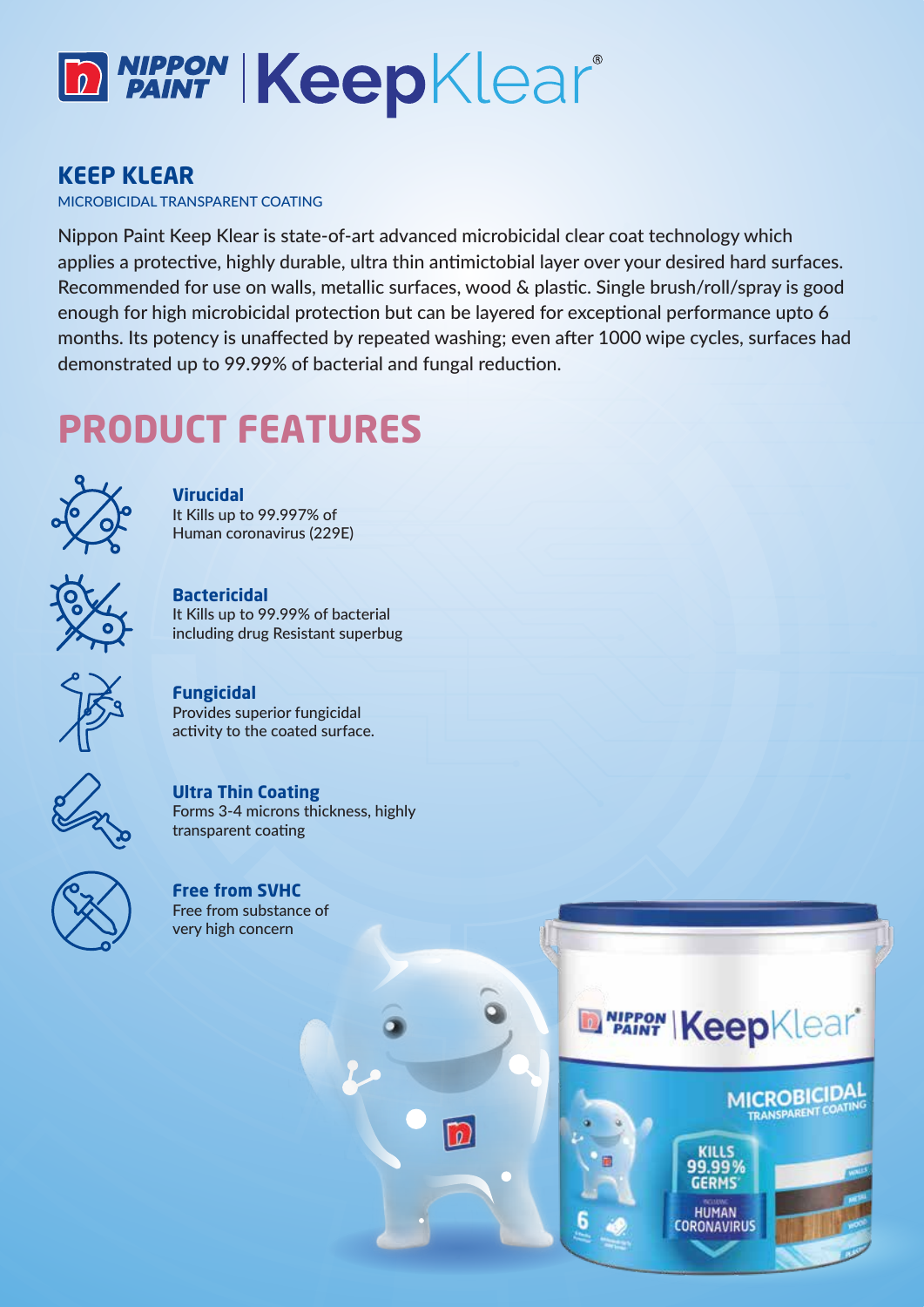

### **APPLICATION AREA**

Painted Surfaces, Walls, Powder-coated Surfaces, Plastic-coated Surfaces, Plastic Surfaces, Metal Surfaces, Wood, Ceramics, Concrete, Plywood, Door Handles & Knobs. Etc.

### **SURFACE PREPARATION**

Keep surface clean & dry. Remove dust, dirt and grease from the surface. Ensure there is no fungus or moisture on the surface.

### **APPLICATION METHOD**

Choose appropriate surface, Apply Keep Klear Coating on the surface using either by Brush, Roller or Spray depending on the surface. Allow the coated surface to dry completely after the application. Do not Wipe.

### **TECHNICAL INFORMATION**

Colour: Clear Transparent Film

Finish: Smooth

Coverage: Upto 200 sq.ft./ litre/coat (Actual coverage is dependent on the Substrate condition & amp; surface roughness) Drying Time: 15 - 30 mins

#### Dilution : No Dilution recommended

Shelf life: 1 Year from the date of manufacture in original tightly closed containers. Higher temperature during storage may reduce the shelf life and may lead to gelling in the container.

### **PRECAUTIONS**

- DO NOT apply to any part of the body.
- DO NOT inhale. Avoid contact with eyes.
- If contact with eyes occurs, flush eyes with water and consult a doctor.
- Keep out of reach of children.
- DO NOT apply KEEP KLEAR to a dirty or wet surface.
- DO NOT spray on edible items.
- Do not spray on glass.
- DO NOT use on screens/displays of laptops/computers/notebooks/smart phones/television and other digital displays.
- DO NOT spray on electrical appliances when connected to a power supply.

# **DURING PAINTING**

Always work in well ventilated area. Wear appropriate attire, especially gloves and eye protection, mask. Avoid contact with skin as it may cause irritation.